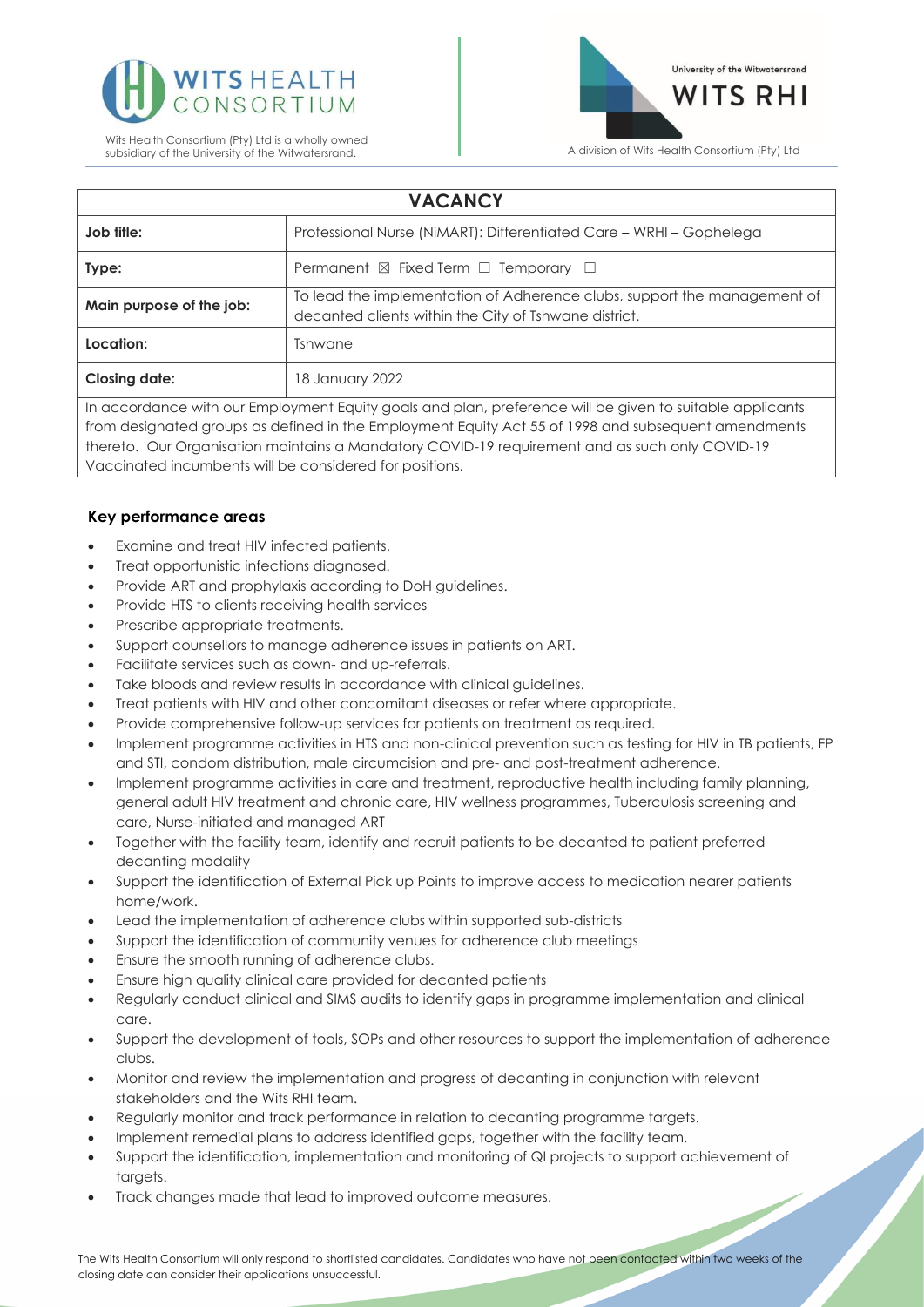



Wits Health Consortium (Pty) Ltd is a wholly owned

- Review challenges and achievements, and escalate challenges timeously.
- Report accurate data on activities conducted, according to data reporting requirements.
- Compile and disseminate reports on adherence club implementation and facility decanting activities according to agreed reporting requirements.
- Supervise and manage line reports in keeping with Wits RHI policies and procedures
- Attend to all staffing requirements and administration.
- Supervise and manage the duties of subordinates to ensure optimal staff utilisation and maintenance of sound labour relations.
- Perform and facilitate performance development and assessments.
- Identify substandard performance by team members and take necessary corrective action.
- Coach and train subordinates and team members to ensure the acquisition of knowledge and skills required by the organisation.
- Identify training gaps and arrange with the training department the necessary trainings
- Facilitate skills transfer from programme staff to DOH counterparts.
- Promote harmony, teamwork and sharing of information
- Take ownership and accountability for tasks and demonstrates effective self-management.
- Follow through to ensure that quality and productivity standards of own work are consistently and accurately maintained.
- Maintain a positive attitude and respond openly to feedback.
- Take ownership for driving own career development by participating in ongoing training and development activities such as conferences, workshops etc.

## **Required minimum education and training**

• Relevant Nursing diploma or equivalent.

# **Professional body registration**

South African Nursing Council

# **Desirable additional education, work experience and personal abilities**

- Certification/experience in HIV Management.
- Sound technical knowledge PMTCT, Adult HIV, TB-HIV integration, Paediatric treatment and care. Knowledge of national, provincial and district health structures.
- Experience working in a donor funded organization / NGO or project-based environment.
- Knowledge of IACT, Adherence Clubs and other differentiated care models for people living with HIV.
- Knowledge of clinical systems and data management.
- Exceptional organizational and administrative skills together with working knowledge of Microsoft Office. Ordered and systematic in approach to tasks.
- Attention to detail. Pro-active, able to exercise discretion and independent decision-making.
- Able to prioritize own work load and work towards deadlines.
- Self -motivated, able to work independently and work as part of a multidisciplinary team.
- Able to speak other African languages.

### **Required minimum work experience**

• Minimum 5 years' experience in public health and NiMART certificate.

### **Demands of the job**

- May be required to travel.
- Must be contactable after working hours.
- May be required to work at sites that are under resourced and operate in a highly pressurized environment.